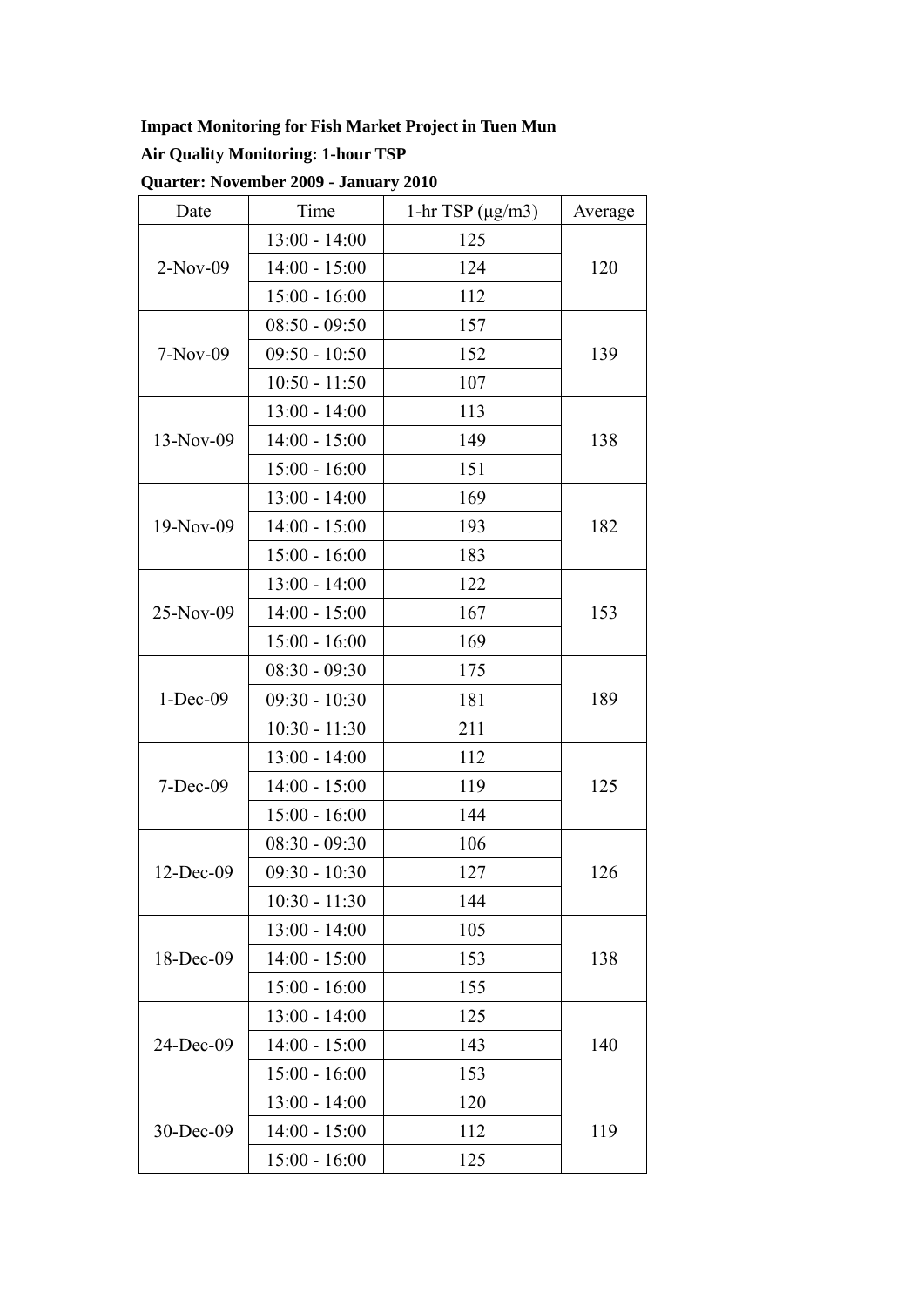| $5-Jan-10$      | 13:00-14:00     | 113 | 110 |
|-----------------|-----------------|-----|-----|
|                 | 14:00-15:00     | 105 |     |
|                 | 15:00-16:00     | 113 |     |
| $11$ -Jan- $10$ | $13:00 - 14:00$ | 111 | 114 |
|                 | $14:00 - 15:00$ | 115 |     |
|                 | $15:00 - 16:00$ | 115 |     |
| $16$ -Jan- $10$ | $13:00 - 14:00$ | 87  |     |
|                 | $14:00 - 15:00$ | 122 | 109 |
|                 | $15:00 - 16:00$ | 118 |     |
| $22$ -Jan-10    | $13:00 - 14:00$ | 111 |     |
|                 | $14:00 - 15:00$ | 118 | 111 |
|                 | $15:00 - 16:00$ | 105 |     |
| $28$ -Jan- $10$ | $13:00 - 14:00$ | 118 |     |
|                 | $14:00 - 15:00$ | 136 | 126 |
|                 | $15:00 - 16:00$ | 123 |     |